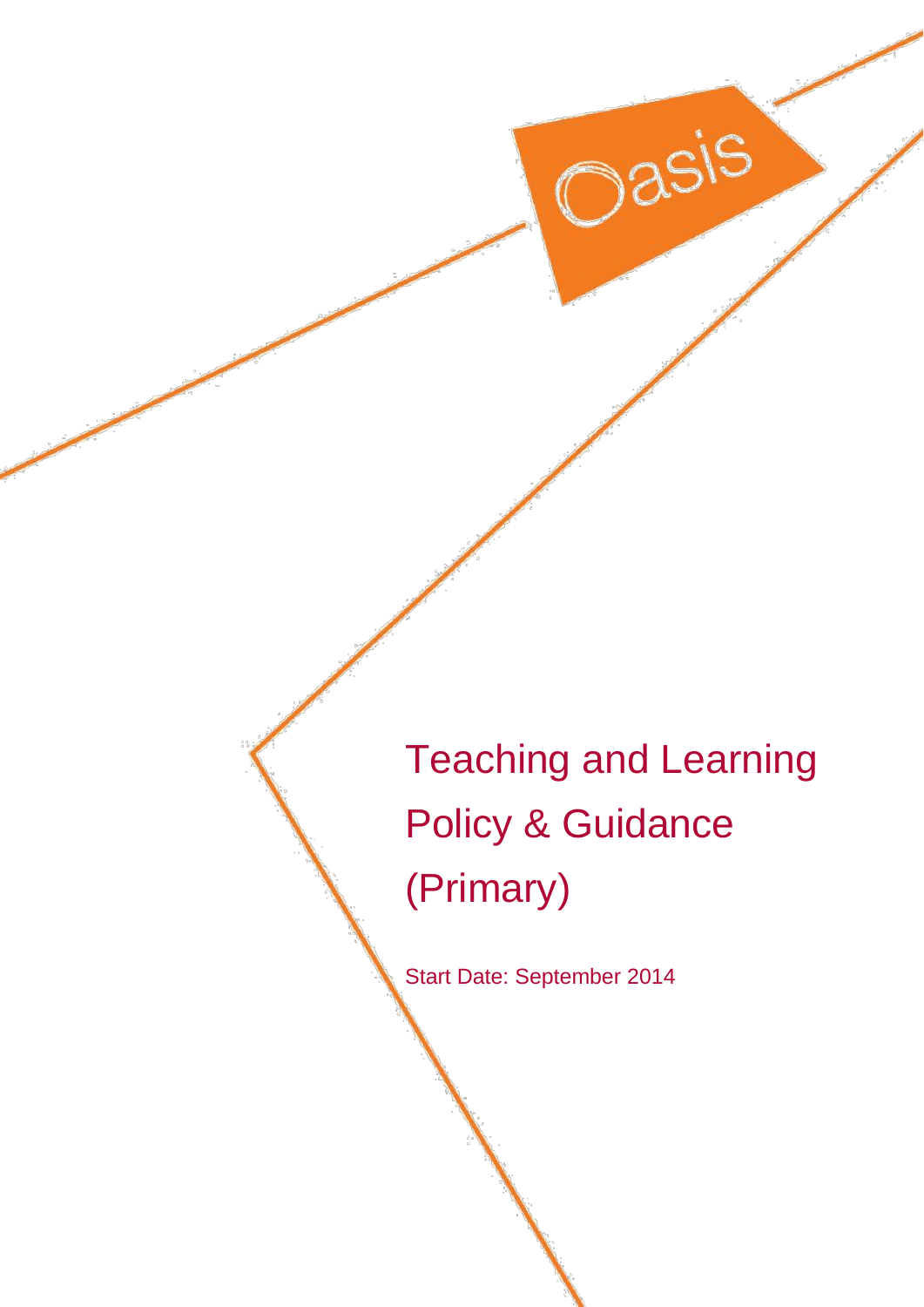

# **Teaching and Learning Policy & Guidance**

Outstanding teaching leads to outstanding learning. It stems from effective lesson design whatever the age of the learner, their level of ability, or the subject, skill or concept being learned.

We are committed to the Oasis Charter and the values and beliefs expressed its ethos and outcomes:

- We are motivated by the life, message and example of Jesus Christ
- Learning, achievement, personal fulfilment and good citizenship are at the heart of all that we do
- We want to serve our children, young people, families and local communities with love, optimism, enthusiasm and integrity.

We aspire to the following in all our educational work:

- That every person matters and we value everyone in the Oasis Academies
- We have a passion for learning and we want everyone to achieve their full, God-given potential
- We are committed to community development and will help to increase community cohesion, locally, nationally and globally.

Our ethos will be to fulfil:

- A passion to include everyone
- A desire to treat everyone equally, respecting differences
- A commitment to healthy and open relationships
- A deep sense of hope that things can change and be transformed
- A sense of perseverance to keep going for the long haul

### **Aims and principles:**

The Academy curriculum offers all pupils the opportunity to learn and to undertake experiences in a wide variety of activities and to do so with an assurance of success. The curriculum is based on pupils having the confidence to achieve at a pace and level that meets their needs, which is suitably challenging, engages them in the learning process and is delivered with purpose and rigour by the staff.

Pupils will receive and develop:

- A range of basic skills through the teaching of the National Curriculum
- The stimulus of a broad and balanced curriculum that introduces new ideas and experience to all
- Respect and consideration for theirs and others" individuality, particular backgrounds, cultures and religions
- The confidence that comes when achievement is recognised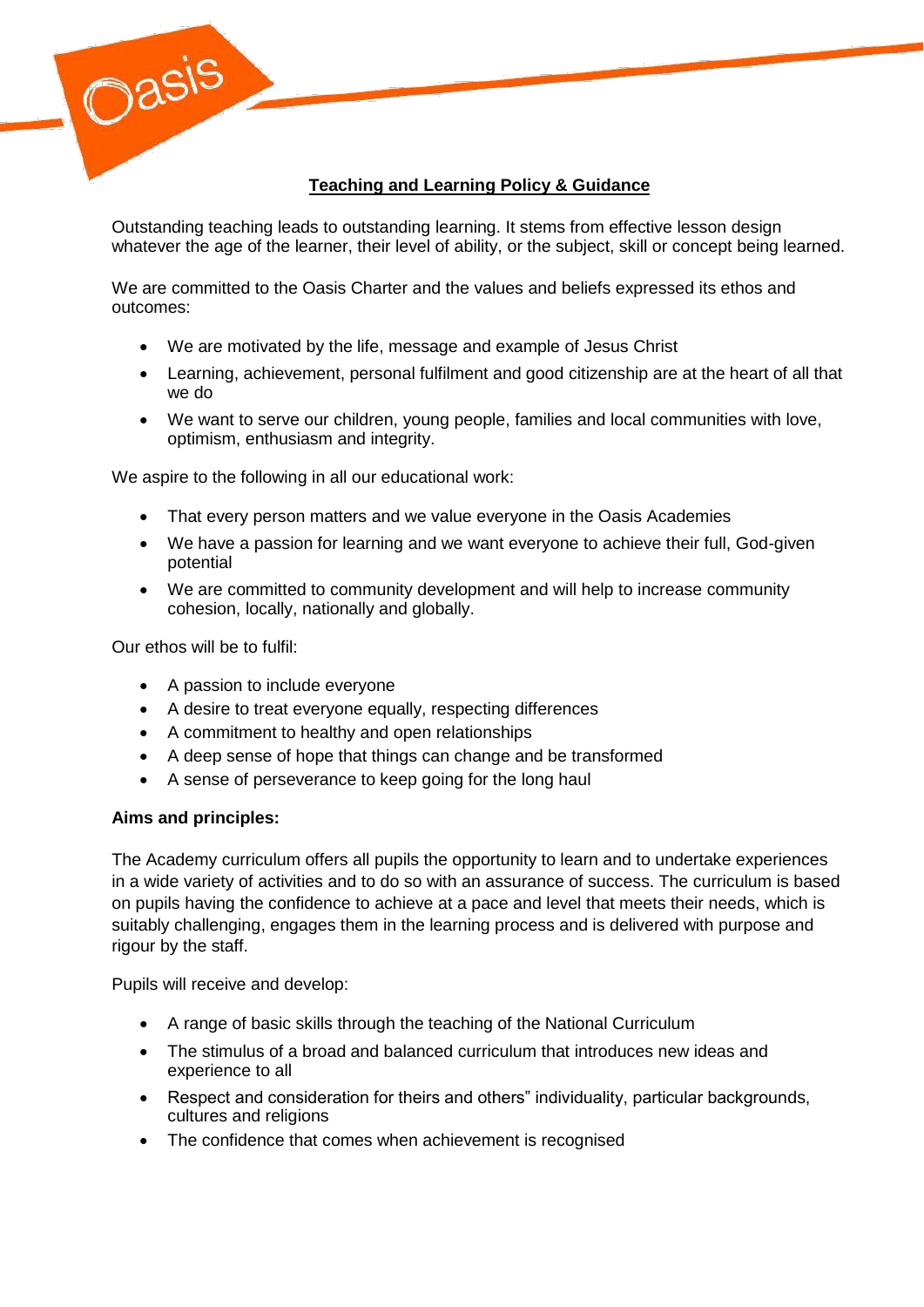

- The benefits of learning and growing in a calm, friendly, stable and structured environment
- An education which gives them high expectations for their future
- A curriculum that builds on multi-sensory approaches to learning and teaching
- An education that allows development and expression through a vibrant arts curriculum
- An education that uses real experiences as a foundation for learning
- A curriculum that supports the physical, emotional, moral and spiritual development of the pupil
- A curriculum that encourages risk taking in the pursuance of excellence

## **Objectives:**

Each pupil will be encouraged to:

- Acquire good moral values and develop habits of effective self-discipline and positive social behaviour
- Good and effective listening skills
- Develop an enquiring mind with the confidence to explore through risk taking
- Learn to communicate effectively
- Learn to communicate meaning in pictorial or written forms
- Learn to acquire information from various sources and to record findings in various ways including the use of ICT
- Understand mathematical ideas
- Learn to apply numerical skills
- Understand basic scientific ideas
- Gain a basic understanding of historical and geographical skills and knowledge
- Acquire the control of tools, ICT equipment and technology
- Learn about different religions and beliefs
- Appreciate the joys and benefits of physical activity and experience a range of sporting activities
- Use music, drama and art/craft forms as a means of creative expression and enjoyment
- Learn self-help skills and be made aware of the working world in preparation for adult life

The pupils need to be provided with a safe, caring and supportive atmosphere where learning is challenging. Pupils are encouraged to reach their potential, become independent in their learning and develop a positive attitude towards lifelong learning.

The staff strive to empower pupils with the knowledge, understanding and skills that will equip them to live successful lives in the future, as well as the present, by developing personal skills and skills of co-operation.

## **Expectations:**

- Outstanding teaching occurs when teachers...
- Have high expectations of the effort that pupils should make and what they can achieve.
- Enthuse, engage and motivate all pupils so that they learn and make progress.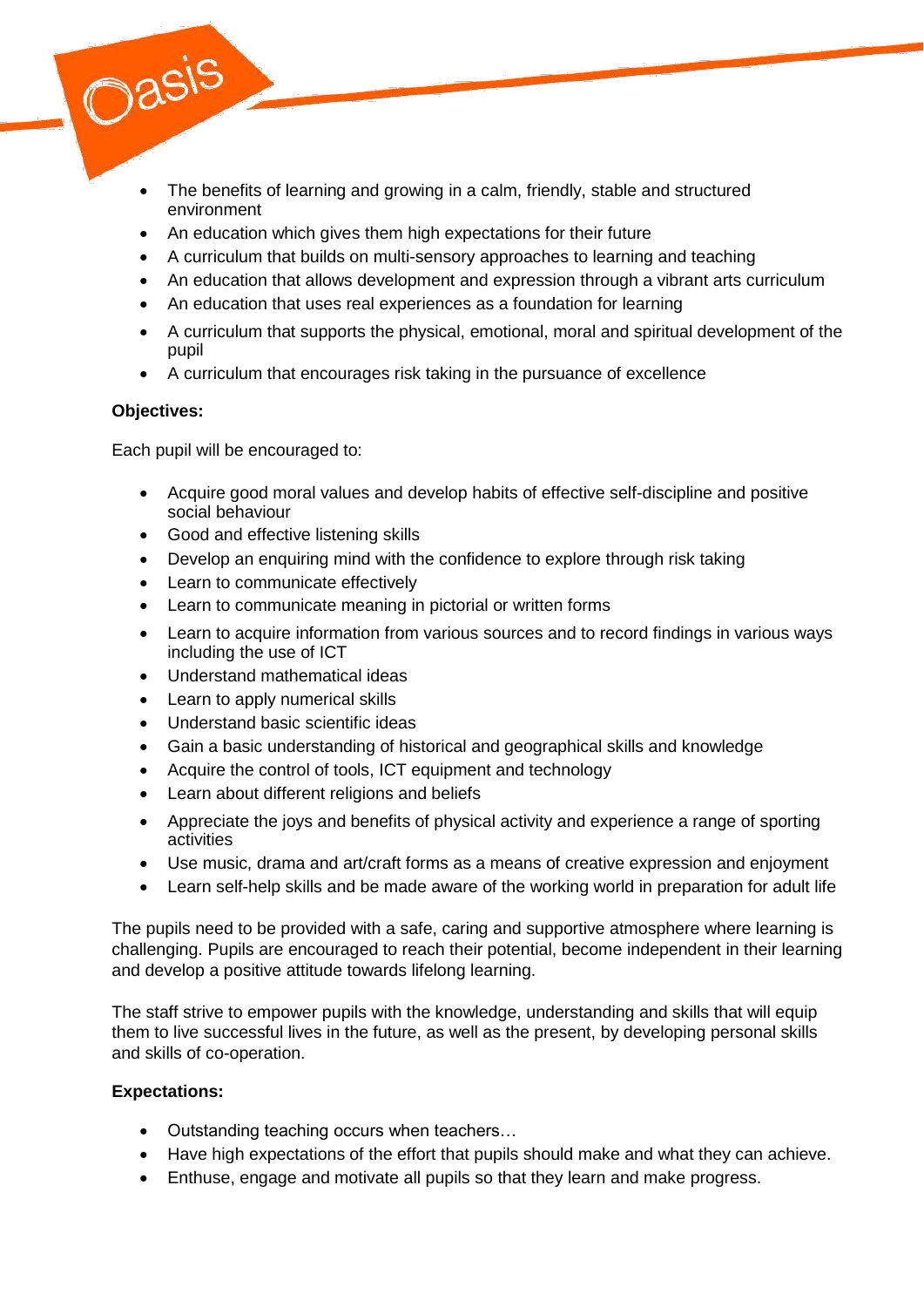- Demonstrate expert and versatile subject knowledge.
- Use data efficiently to inform their planning to accelerate progress and narrow gaps for vulnerable groups
- Actively engage pupils in their learning so that they make their own meaning from it.
- Make the learning challenging and well-paced by using stimulating activities.
- Match the learning experience to a range of learning styles.
- Develop pupils" learning skills so that their learning becomes increasingly independent.
- Focus and structure teaching so that pupils are clear about what is to be learned, why and how it connects with what they know already.
- Differentiate effectively to all pupils, especially those with disabilities or special educational needs.
- Are mindful of the need for developing good literacy skills, especially reading, in different contexts and for different audiences and purposes.
- Use assessment for learning techniques in order to maximise the quality of all learning experiences.
- Create an environment that promotes learning in a settled and purposeful atmosphere.
- Contribute to the teaching and learning community within and beyond the school, sharing best practice and actively seeking professional development opportunities

Classroom teachers will be expected to:

Oasis

- Meet all Teacher Standards and expectations for personal and professional conduct (September 2012 onwards)
- Plan effectively and deliver lessons appropriate to the teaching group, ensuring they engage the interest of pupils, provide a suitable level of challenge and where relevant effectively deploy support staff to enhance learning.
- Ensure that planning includes pedagogical techniques deemed as effective by Academy based CPD to help break cognitive barriers to learning e.g. development of thinking skills, hypothesis based learning, literacy for learning, assessment for learning, speaking and listening etc.
- Ensure pupils" work is marked, assessed and recorded promptly and provide guidance on how the learner can improve.
- Monitor pupils" progress and maintain effective records, using ICT based systems where appropriate
- Create a secure, stimulating classroom climate that will motivate pupils to learn and to perform to the best of their ability.
- Support pupils in their learning and help them become confident independent learners.
- Use ICT selectively and appropriately to enhance the teaching process and motivate pupils towards positive attitudes to learning, enabling them to take more responsibility for their own learning.
- Offer pupils opportunities to develop research and independent learning skills by designing engaging and varied home learning activities.
- Make effective use of Academy VLE to support effective and appropriate home learning.
- Take into account views of pupils" views when planning learning.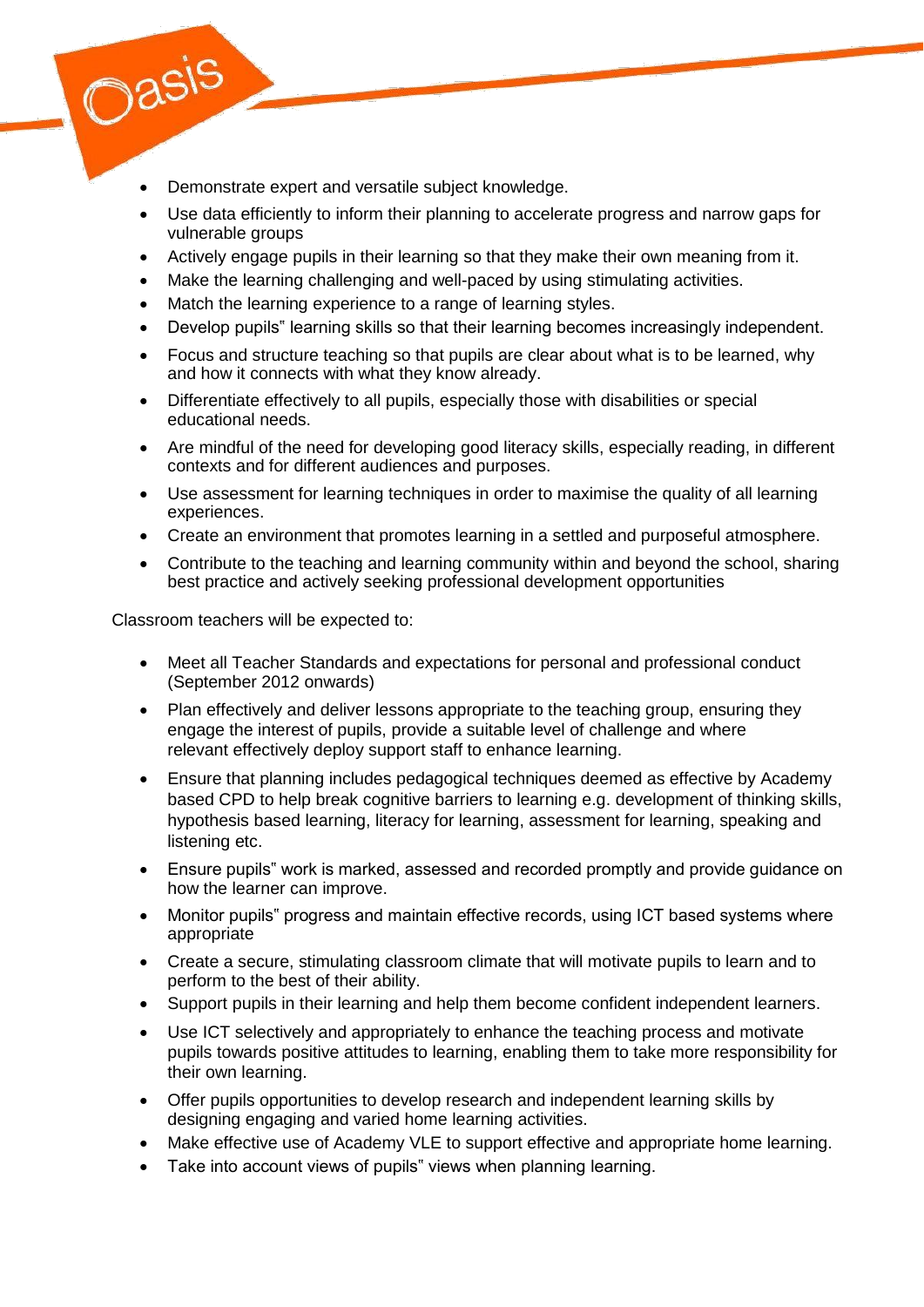- Attend moderation/standardisation activities to ensure summative assessment is secure.
- Attend regular pupil progress meetings to review impact of role, identify target pupils and agree specific actions for closing attainment gaps
- Self-review to monitor individual progress towards targets.

Support staff will be expected to:

Oasis

- Work collaboratively with the class teacher(s) in planning for learning and teaching.
- Adhere to TDA standards in their performance management and have professional development targets set.
- Support pupils in specific aspects of their learning as agreed with class teachers
- Support pupils who have a statutory entitlement.
- Attend training to improve skills and knowledge
- Where appropriately trained, implement small group or 1:1 interventions in accordance with the school provision map and direction from the ALT/SENCo

Pupils will be expected to:

- Behave in a mindful, appropriate and considerate manner which will be conducive to outstanding progress in learning.
- Aim to achieve challenging goals and meet targets and respect the rights of others to do the same.
- Take responsibility for their own learning by asking for help when necessary, being clear about learning outcomes and what they have to do to improve their performance and being pro-active in using self-assessment techniques.
- Meet deadlines for completing all tasks set and complete any home learning requested.
- **Endeavour to become independent lifelong learners.**

Parents and Carers will be expected to:

- Work in partnership with the Academy in all aspects of their child"s education.
- Support Academy initiatives which involve collaborative working to raise pupil achievement.
- Encourage and support their child to work to meet their potential
- Monitor and encourage the completion of required home learning.
- Ensure full attendance and punctuality.
- Attend meetings with teachers and other school staff to discuss their child"s progress

### **Learning environment:**

*We believe that…*

- A stimulating learning environment engages and enthuses the learner to make better than expected progress.
- This occurs when the classroom has stimulating displays that promote the learner"s interest in the subject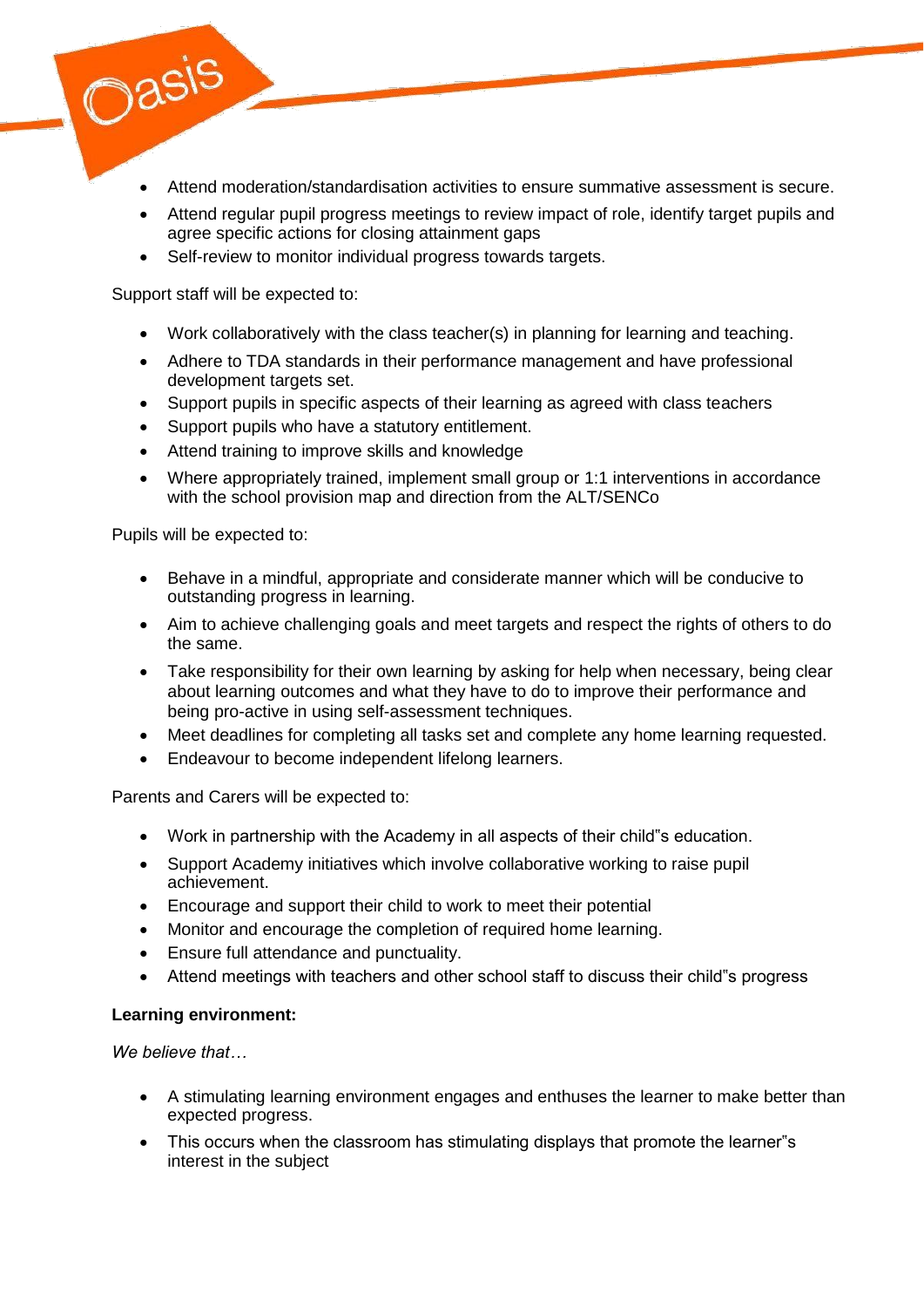

- Pupils learn best where the classroom environment is conducive to learning.
- Teachers should consider the way in which furniture is organised for different activities and ensure that this supports learning.
- A classroom should be an exciting and motivating learning environment where pupils work and achievements are valued.
- The displays in the room should support the creation of a learning environment and act as a learning resource for pupils in the classroom.
- displays should depict "high standards and expectations" and should support pupil learning e.g. literacy/ numeracy working wall, assessment wall, recognising pupils" achievements, displays linked to what the pupils are learning which can be referred to as a teaching aid.
- High expectations should be set in the way pupils present themselves within the classroom.
- Classrooms should be warm, secure and comfortable.

*Therefore we will ensure that…*

Oasis

- All classrooms are visually stimulating and designed to motivate learning and that displays:
- Reflect the nature of the curriculum area and promote the learner"s interest
- Explain and exemplify progress
- Show examples of outstanding work at different levels of progress
- Contains motivational quotes to inspire learning
- Demonstrates the high expectations of the Academy

| A working wall is:                                                  | A working wall is not:                |
|---------------------------------------------------------------------|---------------------------------------|
| Situated close to where the teacher most often teaches              | A display                             |
| A place where children can find key information about their current | A permanent fixture                   |
| learning                                                            | A receptacle for every                |
| Added to over a series of lessons                                   | bit of information                    |
| A place where anyone can make a contribution                        | relating to a topic/                  |
| A storehouse of information and ideas - vocabulary, guidance,       | series of lessons                     |
| images, diagrams                                                    |                                       |
| Frequently changed to be current                                    |                                       |
| Adapted to suit purpose                                             |                                       |
| Age related                                                         |                                       |
| A place to display targets                                          |                                       |
| Explicit acknowledgement of children"s contributions                |                                       |
| A place that has visual impact                                      |                                       |
| Confidence building                                                 |                                       |
| Constantly used and referred to                                     |                                       |
| A place for planning / structure of children"s work                 |                                       |
| A teaching aid reinforcing teaching points                          | $\sim$ $\sim$<br>$\sim$ $\sim$ $\sim$ |

*Created by the staff of Yew Tree Community School, Birmingham.*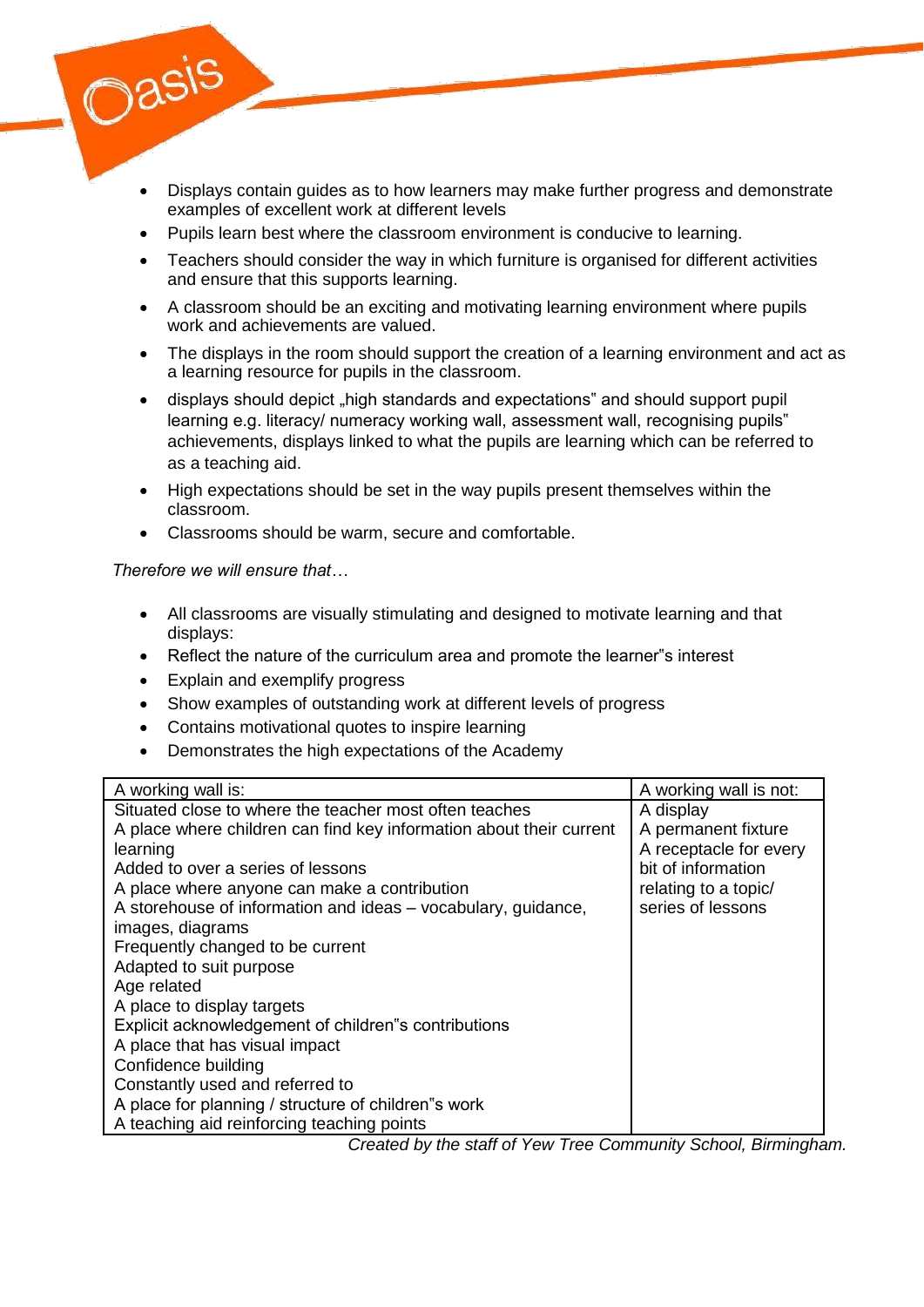#### **Assessment**

Oasis

*'the process of seeking and interpreting evidence for use by learners and their teachers to decide where the learners are in their learning, where they need to go and how best to get there.'*

("Assessment for Learning" Reform Group - 2002)

*We believe assessment should:*

- Be embedded in a model of teaching and learning of which it is an essential part
- Involve sharing learning goals and assessment criteria with pupils
- Aim to help pupils know and to recognise the standards they are aiming for
- Involve pupils in self- and peer-assessment
- Provide developmental feedback
- Be underpinned by a confidence that every pupil can improve
- Involve teacher and pupil reviewing and reflecting on assessment data

(adapted from Paul Black and Dylan William, "Beyond the Black Box" 2002)

#### *Methods to ensure this:*

- Pupils receive regular developmental and motivational feedback in a variety of ways to enable them to progress
- Feedback includes quality written comments for age appropriate pupils which recognise the strengths of a piece of work and identify targets for improvement in a constructive, personalised way
- Pupils are encouraged and able to act upon the advice they are given to improve their performance
- Frequent opportunities are taken within lessons to provide immediate verbal feedback
- Pupils are encouraged to judge the success of their own work and set themselves targets for their own improvement
- The language of subject progress is shared with pupils.
- Pupils are made aware of the criteria for progression between levels and are enabled to interpret these criteria in a meaningful way.
- Pupils are encouraged to critically, but supportively, judge the performance of others within their group.
- Levels of work are modelled through display and explanation
- Within areas there are opportunities for marking to be standardised across a year group

### **Feedback**

High quality feedback improves the self-motivation of pupils resulting in maximising their learning outcomes.

### *Therefore we will ensure that:*

 Accurate and thorough tracking of progress takes place, with the teacher regularly monitoring each pupil"s learning against expected outcomes and identifying the barriers to progress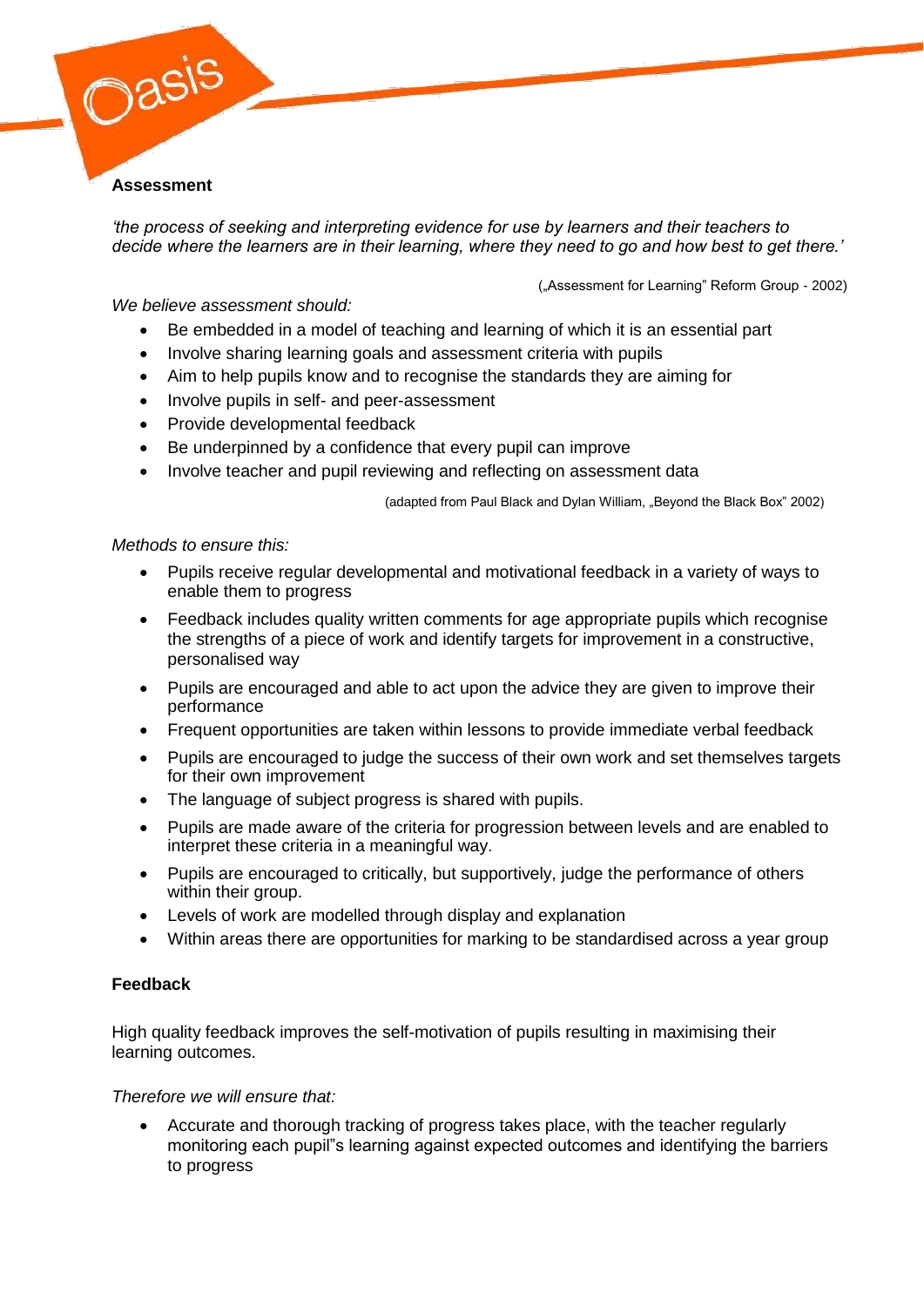

- Feedback is specific and relevant to the work involved
- Feedback is supportive and motivating for improvement
- Written and oral feedback is always solution-focused
- Feedback is timely and honest
- Feedback concentrates on developmental issues
- Action orientated targets are set using outcomes, process and performance

## **Links with other policies and documents:**

- Assessment, Recording and Reporting Policy
- Special Educational Needs Policy
- Curriculum Policy
- Staff handbook

Oasis

### **Monitoring and Review**

This policy will be monitored and reviewed by Oasis Community Learning annually.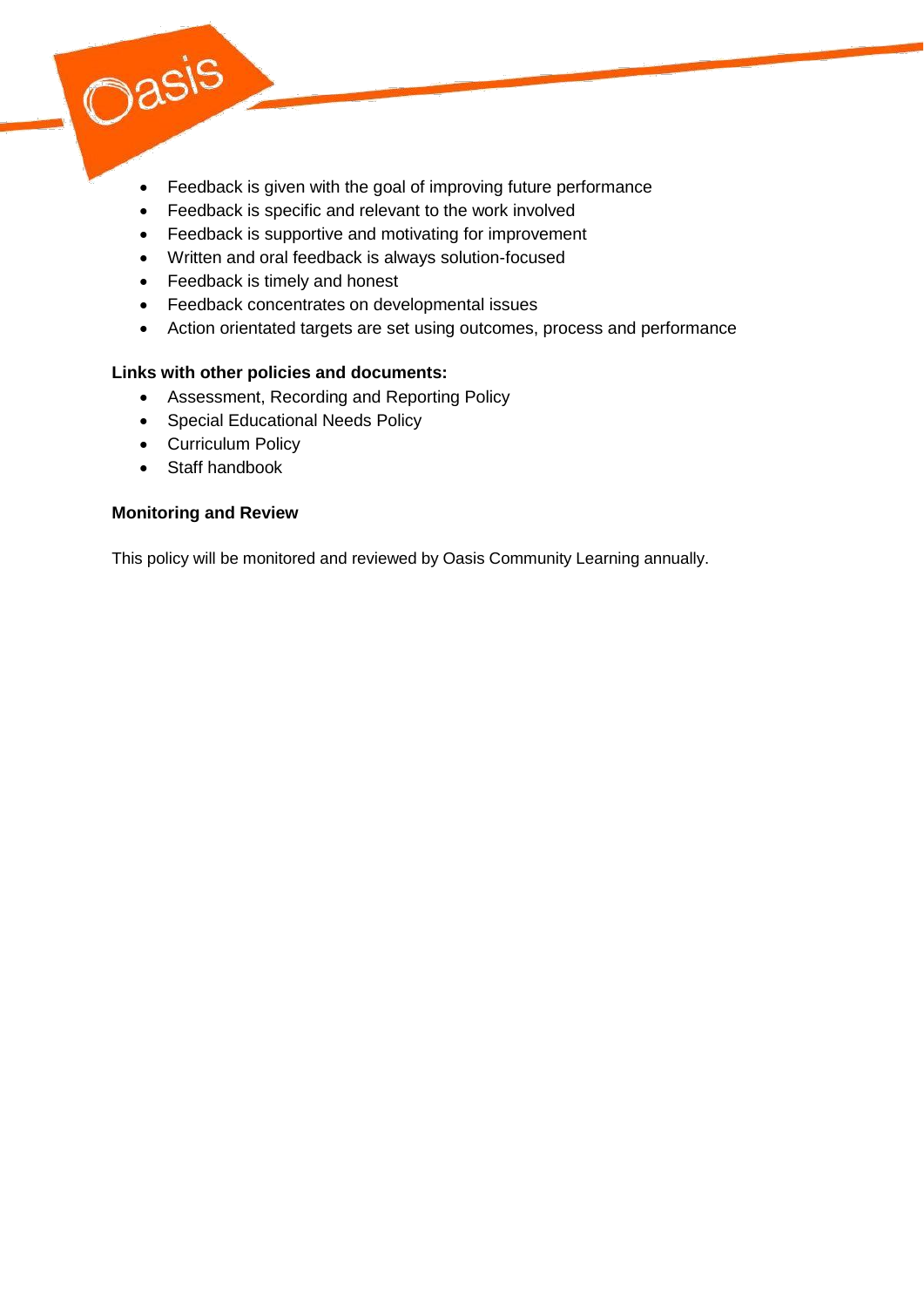

# **Classroom Practice: Principles and Practice**

Before the Lesson:

- Planning must be sound. Know what you want to teach and how. Do you know what you want each pupil to achieve? Learning outcomes and success criteria are essential.
- Differentiation is vital in ensuring that the needs of every pupil are catered for, ensuring full access to the curriculum.
- Ensure a good well managed learning environment is in place; bright well-presented displays, orderly desk, no litter, system established for giving out resources
- Are the learning needs of the pupils integrated into every key objective?
- Has your plan been shared with the teaching assistant(s)? Do they know who they are working with and why? How? Are they clear about the outcomes expected and the success criteria against which to assess? Are you prepared in case the TA is unavailable?
- Do not try to achieve too much in one lesson remember it"s about what is learned, not covered
- Ensure you have all the right resources e.g. Visual aids, practical activities
- Have you photocopied or have multiple copies of resources?
- Is the board prepared, e.g. date, first learning objective?
- Is a visual timetable ready?
- Run through the lesson in your head plan for the possible weak points.
- Welcome the pupils with confidence. The first 2/3 minutes of a lesson are crucial
- Be adaptable and flexible as the lesson progresses really listen to what the pupils are saying and be ready to address misconceptions or confusion before moving on

Start of the Lesson:

- Establish clear routines and remember that these need to be taught
- There should be a clear beginning to every lesson and a speedy start how do you recruit the pupils into the learning? What stimulus could you use (a story, an object, a TV clip, music etc)
- Link each lesson with the previous one through the use of questions and answers. (It is vital that pupils see how the work they do is related). Aim to build on the previous knowledge (would it help to keep up/show the previous day"s lesson objective?)
- Always state the lesson"s subject, context and purpose. The pupils should always know what is expected of them, if they understand what is required of them and can achieve they are less likely to disrupt
- Be enthusiastic about what you are teaching
- Have clear limits for your classroom management and clearly articulate these. Don"t set unreasonable limitations!
- Catch any pupils being good straight away and reward them using the rewards system.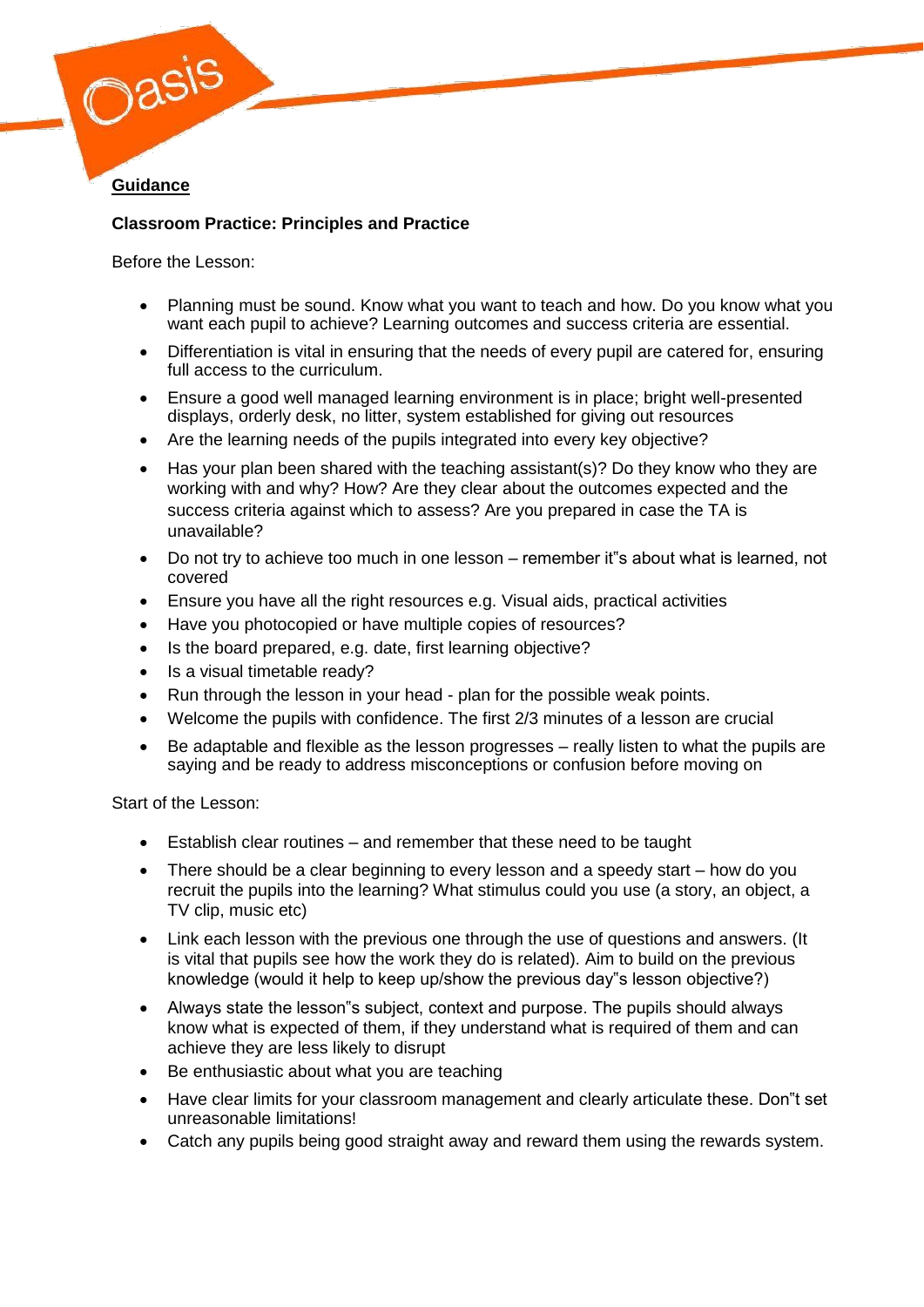

 Give clear instructions; do not get into a debate; repeat instructions as necessary, "I want you to"

Main Part of the Lesson:

- Give the big picture; link with prior learning objective; describe what class are going to be learning today; explain learning objectives
- Are you encouraging high standards? Establish expectations and rules for communication, working in pairs, groups etc
- Have a signal for silence and teach it regularly
- Careful timing: Move the lesson along with steady pace and rigour. This can potentially avoid points of disruption and often helps many pupils achieve more – this doesn"t mean though that misconceptions and wrong answers are ignored; decide whether it is worth exploring these as a whole class or to speak to the pupils individually later in the lesson
- Use examples that the pupils can relate to. Clarify any points throughout mini plenaries to assess the learning thus far.
- MAKE LESSONS INTERESTING and move at a pace that allows pupils enough time to communicate about and consolidate their learning
- Vary the timing of activities  $-$  do not get stuck in the  $\alpha$  part lesson" rut; do the pupils always have to sit on the carpet? At their desks? Do they always have to been seated by ability? Do they always have to be inside?...
- Are you assessing the understanding of the pupils with the questions that you are using? Do you really listen to their responses and explore their thinking before moving on?
- Are you flexible with your pupil grouping, making final decisions as the lesson progresses, using your teacher assessment?
- Are you treating all the pupils fairly? Use praise, no put downs; accept wrong answers and explore the thinking behind them
- Be flexible and adaptable. Are pupils learning? Adjust the lesson plan if necessary
- Think of ways you can draw key concepts from the pupils. Are you appealing to their curiosity and encouraging them to respond creatively?
- Use part of the board for key words/ key terms/ focus on spelling, use these words frequently
- Keep individual abilities of pupils fixed in your minds
- Prompt action needs to take place to address poor behaviour
- Be consistent in the use of consequences for poor behaviour
- How much are you talking? Are the pupils active or passive?
- Key question WHO WORKS THE HARDEST? (It should be the pupils……)

End of Lesson:

- Leave enough time to close the lesson calmly
- Go back to the big picture and show where today lesson fits in and what will be happening next
- Clarify what the pupils have learnt, and set a question for the next lesson
- Have a procedure for collecting up books or completed work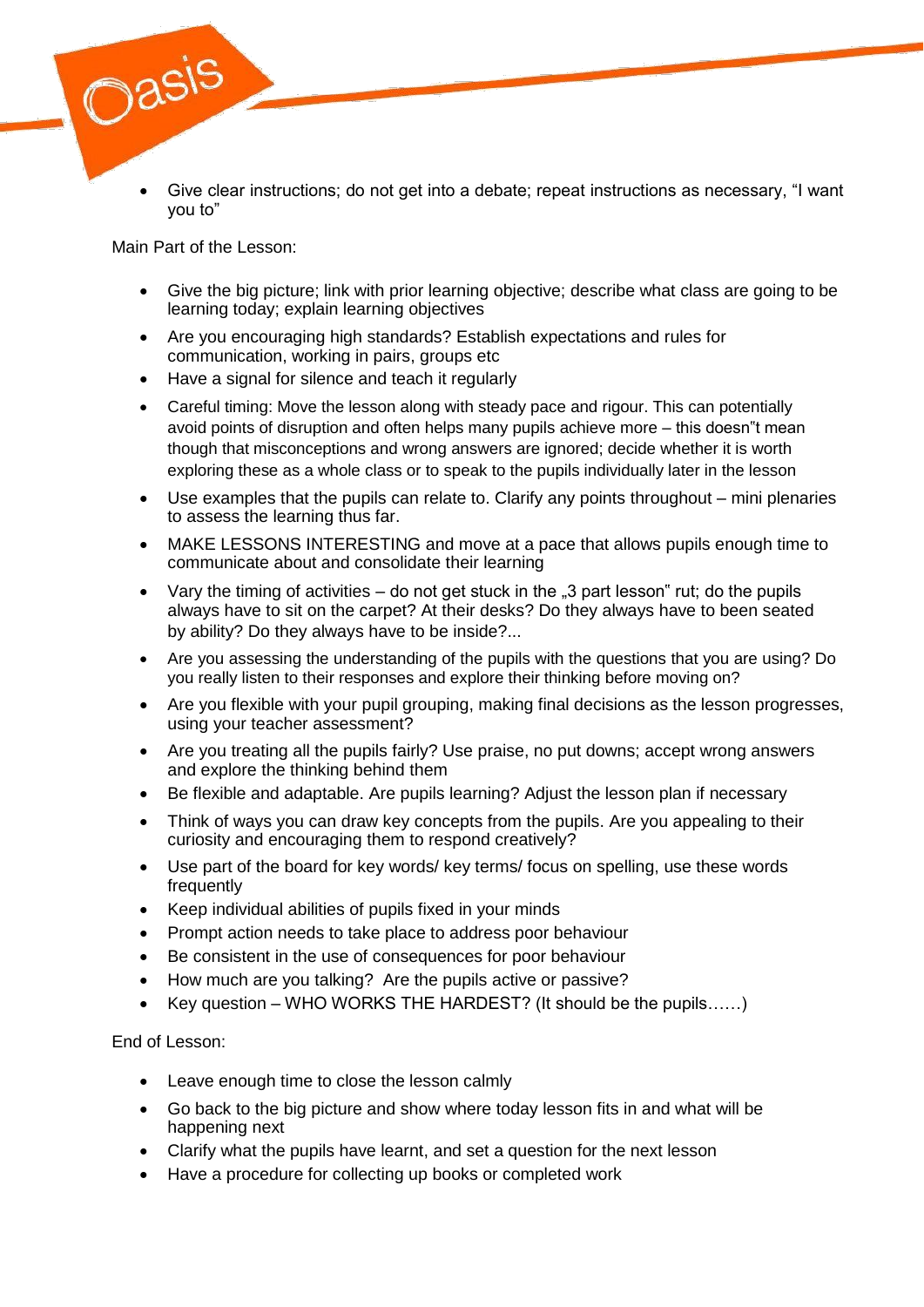

- Allow time for pupils to self and peer assess.
- Ensure all resources are cleared up and handed in
- Has homework been allocated and how does it relate to the learning in the lesson just delivered?

What we mean by:

#### The Big Picture

This is when the teacher explains to pupils the content of the lesson and how it fits into the unit of work or how it links from the last lesson and its place in the sequence of lessons. This helps give a point and a purpose to the lessons and unless the pupils see a purpose to a lesson they can tend not to be engaged with the learning.

#### Lesson Objectives

This is an important part of the lesson where you explain to the pupils what is to be taught and learned during the lesson. Objectives outline what the pupils should know, understand and be able to, or what they need to be aware of as a result of the lesson.

Lesson objectives should always be written up on the board. Success criteria will state by the end of the lesson pupils will:

| Know                                         | knowledge; factual information, for example<br>names, places, symbols, formulae events                                                                     |
|----------------------------------------------|------------------------------------------------------------------------------------------------------------------------------------------------------------|
| Be able to                                   | skills: using knowledge, applying techniques, analysing<br>information                                                                                     |
| Understand/explain how or why<br>Be aware of | reasons effects, principles, processes and concepts<br>attitudes and values; empathy, caring, sensitivity<br>towards social issues, feelings, moral issues |

Visual, Auditory, Kinaesthetic (VAK)

Variety in teaching strategies can access different learning preferences of the pupils who are in the main predisposed to prefer learning through visual, auditory or kinaesthetic stimulus. Teachers should strive to ensure pupils are activating both sides of the pupils" brains. For example:

- Have pupils listen to a story (auditory Left brain) and turn this into a picture or diagram (visual kinaesthetic – Right brain)
- Ask pupils to turn key words (auditory left brain) into a poem (visual –right, stand up and walk around to recite the poem (kinaesthetic – left)
- Listen to coins dropping into a pot and count how many there are (auditory), repeat the count pointing to numberline (visual) and then count with fingers (kinaesthetic)